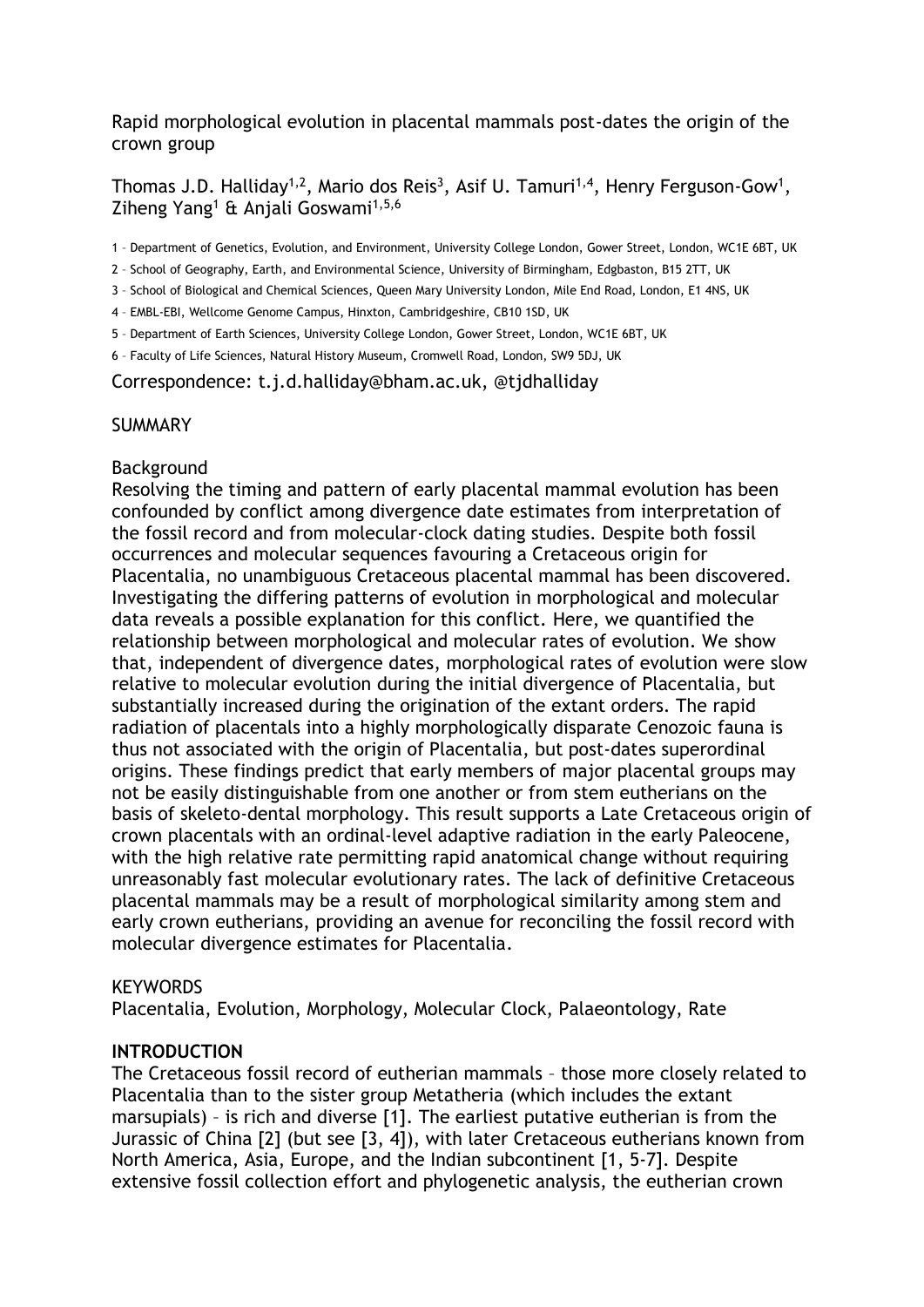group, Placentalia, has no unambiguous representative from earlier than the earliest Paleocene [8]. Although both molecular data and fossil occurrence patterns predict that placental mammals should be present in Cretaceous beds [9, 10], as yet no demonstrably Cretaceous placental fossil has been found. *Protungulatum*, known from the latest Cretaceous and Paleocene of North America [6], is the best candidate, having been recovered as a relative of extant ungulates in some analyses [11], but others have concluded that it too is a stem eutherian [8]. If this latter conclusion is valid, substantial ghost lineages exist between the earliest definitive placentals from the earliest Paleocene and the middle-Cretaceous molecular date estimates of the placental origin [12, 13], whether in a 'long fuse' model, where interordinal divergences in the Cretaceous predate a near-Cenozoic intraordinal divergences, or a 'short fuse', in which both inter- and intraordinal divergences occurred early in the Cretaceous [14]. The third major model, an 'explosive' model, whereby both inter- and intraordinal divergences occurred near the Cretaceous-Paleocene boundary, can further be characterised as 'hard' (i.e. all divergences postdating the end-Cretaceous mass extinction) or 'soft', where all divergences occur in a distribution surround the end-Cretaceous mass extinction but, unlike the hard model, can occur before the boundary itself [15]. The 'soft' model therefore retains aspects of both long and short fuse models, depending on the number and phylogenetic position of nodes reconstructed as diverging in the Cretaceous, but remains fundamentally different from either.

The apparent absence of placentals from the Cretaceous has generated much debate. If placental mammals originated in some currently unsampled region prior to a Cenozoic dispersal, the lack of Cretaceous placentals might be due to biases in the fossil record. A southern hemisphere origination has been often proposed [16, 17] but also refuted [18], with the only unambiguous Gondwanan Cretaceous eutherians, from India, resolved as stem eutherians [19]. Moreover, sampling of northern hemisphere localities is sufficiently dense that we would expect to have found Cretaceous placentals were they to have existed there [20]. Available fossils are of equal quality (in terms of scorable phylogenetically informative characters) in the Cretaceous as in the earliest Paleocene [21]. The only remaining hiding places for an 'off-camera' diversification of placental mammals are within unpreserved environments in the northern hemisphere; some environments are not conducive to fossilisation [22]. A placental diversification in an erosional montane environment or a rainforest landscape in which organic remains are rapidly decayed would be likely to be missed. Such are the possibilities from the fossil record being an unreliable narrator of placental mammal history. Alternatively, our modelling of molecular evolution may be misleading. Indeed, there is evidence for a rapid diversification of placental mammals in molecular sequences with the both the three-way split between Boreoeutheria, Afrotheria, and Xenarthra [23, 24] and the ordinal divisions within Laurasiatheria [25] particularly difficult to resolve. In each case, this difficulty suggests some degree of incomplete lineage sorting [26] or, at the very least, little time in which to accumulate and fix mutations. Indeed, there is strong evidence for substantial incomplete lineage sorting in certain transposable elements thought to have very low homoplasy [27].

One approach that may be fruitful when considering the apparent discrepancy between morphological and molecular data is to examine the relationship between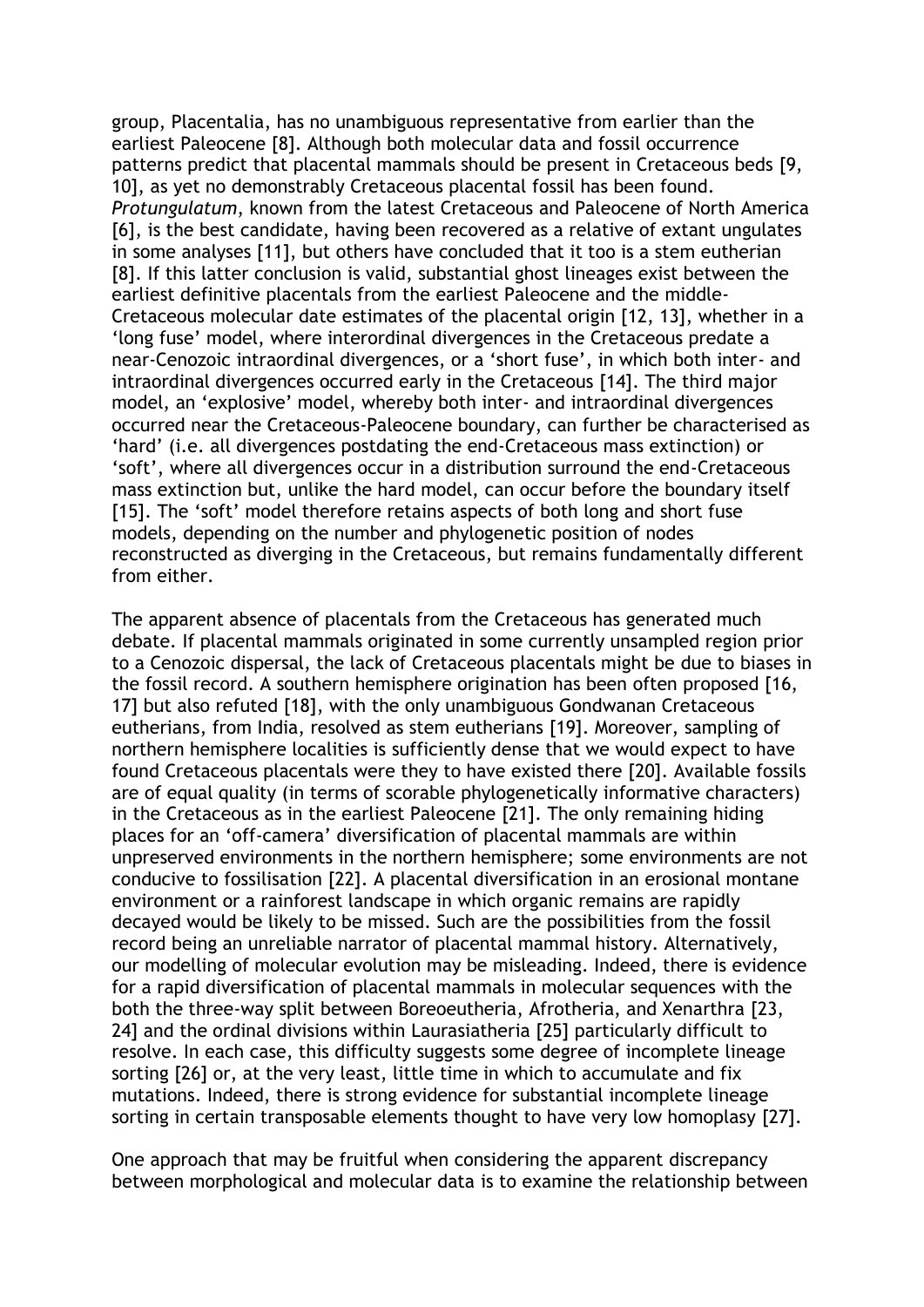the patterns of evolution in these two types of data. A prediction of the neutral theory of molecular evolution [28] is that rates of morphological and molecular evolution should be decoupled, which has often been demonstrated [29, 30]. This expectation is sensible for several reasons: molecular sequences, though influenced by both drift and selection [28], are removed from the direct effects of natural selection, meaning that there is not a one-to-one correspondence between genotype and phenotype. Indeed, in mammals, large swathes of genomic architecture appear to evolve neutrally [31]. Conversely, exposure of phenotypic traits to direct selection is thought to contribute to both pulses in evolutionary rate and convergence to superficially similar morphologies. Moreover, molecular sequences are a very different type of data from morphological characters, composed of recognisable, independent subunits that evolve in an easily modelled way. Conversely, it is challenging to identify separate morphological traits that are, from a modelling perspective, equivalent. Nonetheless, morphology is our sole source of data for most extinct clades, and as such contains unique information about macroevolutionary patterns [32], and neither non-equivalence nor lack of good models entirely prevents important information from being recovered. For example, rates of morphological evolution are correlated with species diversification in multiple clades [33, 34]. Even small numbers of extinct taxa in macroevolutionary studies have a beneficial effect, and there is little justification for excluding a taxon on the basis of missing data alone [32, 35, 36]. Without fossils, we would be unable to reconstruct patterns of extinction, and would not be able to incorporate entirely extinct clades when modelling diversity, disparity, rates of evolution, and biogeography through time. For these reasons, identifying the ways in which morphological and molecular rates of evolution co-vary across phylogeny can therefore give important insight into a wide variety of macroevolutionary questions.

Although determining the absolute value of a rate of any kind requires divergence dates for the internal nodes of the tree, comparison of morphological and molecular rates of evolution does not. For any given branch, the time component of the evolutionary rate is shared between the morphological and molecular partition. The ratio of morphological:molecular branch lengths is therefore equivalent to the ratio of morphological:molecular rates of evolution. By calculating the ratio of evolutionary change for every branch on a phylogeny, the structure of the relationship between the two data sources can be established. A general null hypothesis might be that morphological and molecular evolutionary rates track one another through time, in which case the ratio is expected to be identical for all branches on the tree. Where deviations occur, we can identify branches in which more or less morphological change occurred than would be expected given clock-like molecular evolution. In the case of the placental mammal diversification, the observed burst in morphological diversity immediately following the end-Cretaceous mass extinction leads us to expect that such deviations should exist. By comparing the observed ratios of morphological:molecular evolutionary rate on each branch of the phylogeny with the expectation under this null model, we can identify evidence for increased rates of morphological change, and provide evidence for one or more models of placental diversification.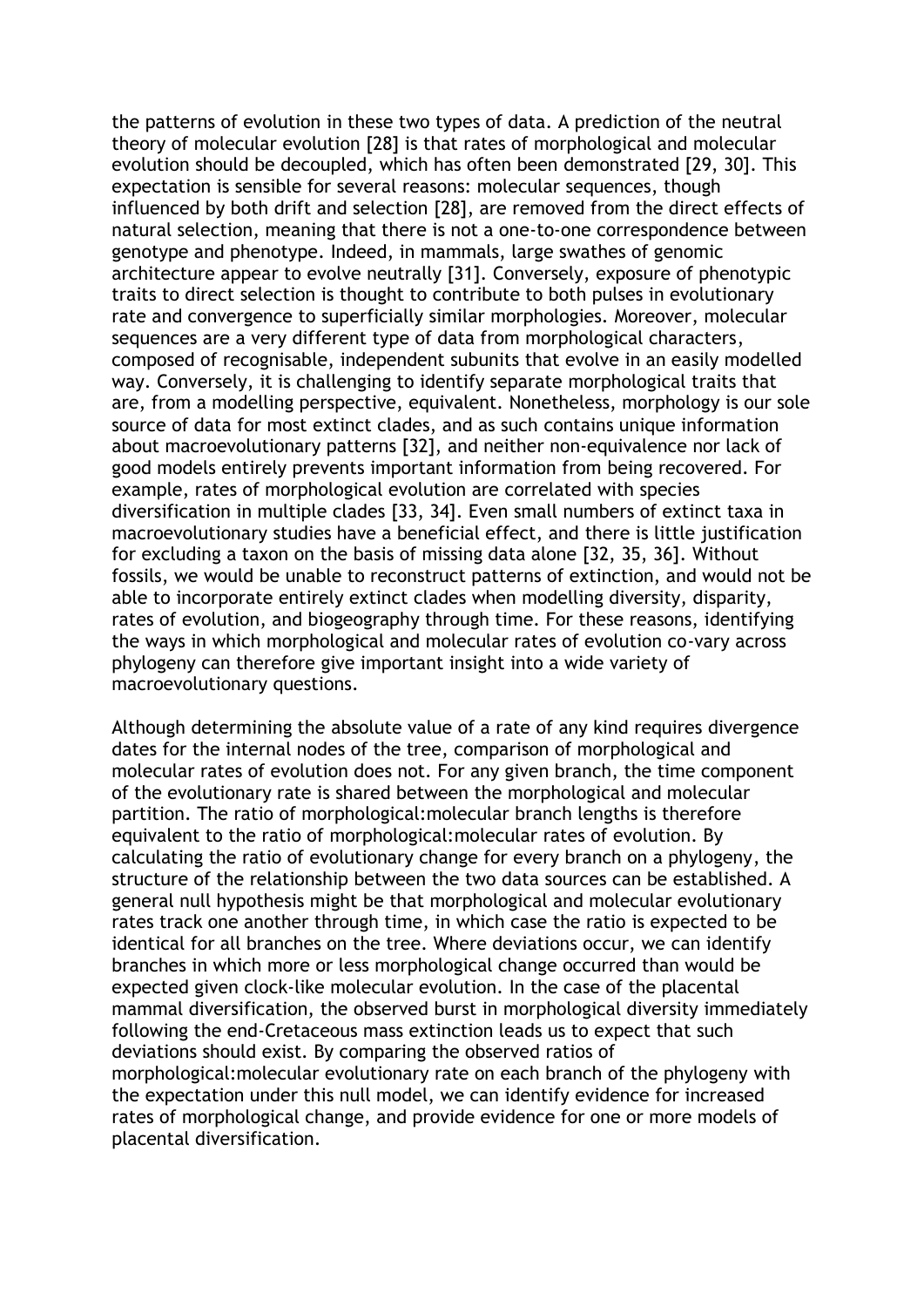Branch ratios can only be computed for branches leading to extant taxa, as these have available molecular sequence data. However, exclusion of extinct taxa substantially changes interpretation of morphological trait evolution [37]. The diverse extinct placental mammal clades are still informative as to the patterns of character acquisition. We conducted a total-evidence phylogenomic analysis of placental mammal relationships including a large sample of Cretaceous and Palaeogene eutherians, calculated ratios of morphological and molecular evolutionary rates, and assessed their structure both on the phylogeny and with respect to a variety of previously dated phylogenetic timetrees.

#### **METHODS**

### **Taxon sampling and multiple sequence alignment of mammal genes**

We downloaded nuclear protein-coding sequences (CDS) for all 43 mammal genomes available in Ensembl v. 83 using Ensemble BioMart [38]. The Ensemble database includes comparative genomic information about the orthology and paralogy of each protein-coding gene [39]. We only selected genes identified as having one-to-one orthology between human and the other 42 mammal species. For each protein-coding gene, we selected the associated canonical transcript sequence for our dataset (defined by Ensembl as the longest transcript without stop codons, and therefore including all exons). We downloaded mitochondrial genomes for 38 (of 43) species that were available in NCBI RefSeq [11]. Only the 12 protein-coding genes on the heavy strand were included for analysis. We removed sequences that contained STOP codons or had a mismatch between CDS and amino acid protein sequence data as deposited in Ensembl, that were not present in the mouse genome, that were present in fewer than ten of the 43 species, or where the length of the human gene was shorter than 100 codons.

The amino acid sequences of nuclear and mitochondrial genes were aligned using PRANK [40] with the rooted Ensembl tree as the guide tree. CDS alignments were generated from the amino acid alignments using pal2nal [41]. For each gene alignment, we estimated its phylogenetic tree by maximum likelihood using RAxML v. 8.2.4 (GTRGAMMA; [42]). We removed those genes where a single branch length was greater than 60% of the total tree length [12, 43]. After this procedure, our dataset contained 15,306 nuclear and 12 mitochondrial genes, comprising a total of 43,167,984 sites. By using only the high-quality Ensembl data, and establishing stringent and conservative criteria for including gene alignments, our data set avoids many of the problems derived from poorly-aligned sequence data [e.g. 44].

Detailed information about genes in the dataset is available in Supplementary Material File 1.

**Taxon sampling and character coding of the morphological dataset** We modified a previously published data matrix of 177 genera, [8] primarily sampling Palaeogene and Cretaceous eutherian mammals, to include an additional 58 extinct and extant taxa. 3 of the 43 genera for which genomic data were sampled were already included in the data matrix (*Procavia*, *Pteropus*, and *Tupaia*); we coded the remaining 40 for available morphological characters. In addition, we expanded the sample of rodents, xenarthrans, and South American Native Ungulates such that we had a diversified sample of Cretaceous and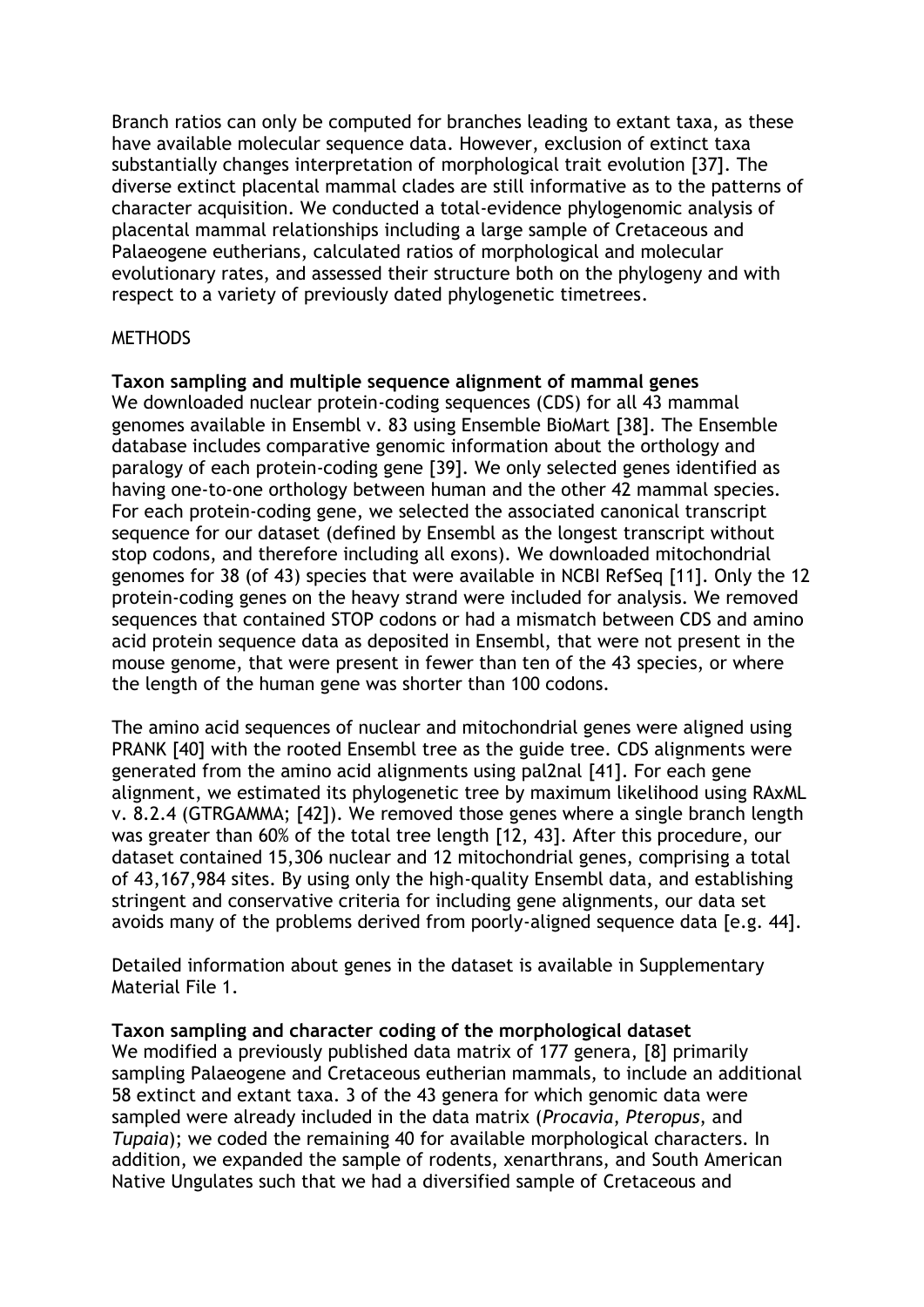Cenozoic eutherian families. Two further important extinct taxa were included – the Cretaceous Indian eutherian *Deccanolestes* [5] and the early afrotherian, *Ocepeia* [45].

Current phylogenetic software implementations do not correctly account for ascertainment bias (removal of parsimony-uninformative characters) for greater than 2 morphological character states (pers. obs. ZY). Each multistate character of Halliday *et al.* [8] was therefore separated into two or more binary characters prior to further coding, expanding the character number to 748. Ordered characters cannot be reasonably split without being hugely non-independent. We reduced the number of states within such characters to two by combining states within the sequence, defining the break as the one which resulted in the most even division of taxa. For example, if a character had three states, 'above' (represented by 20 taxa), 'equal' (represented by 40 taxa) and 'below' (represented by 30 taxa), the new character would have states 'above or equal to' and 'below'. Unordered multistate characters were split such that trait presence/absence was scored separately if applicable, while characters composed of multiple, associated observations were split into their component parts.

#### **Phylogenetic analysis**

Because third codon positions are frequently saturated in genome-level analyses, and to reduce the data set to a manageable size for computation, third codon positions were removed from the molecular alignment, and morphological and molecular alignments were concatenated in phylip format.

Maximum likelihood phylogenetic analysis was conducted in RAxML v. 8.2.9 using the UCL computer cluster Legion. Due to known issues where taxa can be resolved into different clades on the basis of structured missing data [46], we implemented a constraint on the position of several unambiguous members of extant lineages (Supplementary Information File 2).

Computing restrictions prevented simultaneous analysis of the entire genomic data set along with morphological data, so multiple replicates of subsampled molecular data were conducted. Preliminary tests indicated that a molecular sample of 150,000 sites was more than sufficient to recover consistent relationships among the 43 taxa with molecular data. Phylogenetic analyses were conducted on 1,000 independent molecular subsamples, each combined with the morphological data. The morphological partition was analysed under the binary Mk model [47], correcting for ascertainment bias, while the molecular partition was analysed under the GTR+G4 model.

#### **Relative rates of evolution**

We pruned each tree to the 43 taxa with molecular data, giving a standard molecular tree with the addition of morphological branch lengths incorporating information from extinct clades. The only differences topologically among the pruned trees concerned the position of Chiroptera, which had been rendered unstable within Laurasiatheria by the ambiguous positions of several extinct lineages. The 1,000 trees were split into three groups of trees dependent on the position of Chiroptera. In each case, we scaled partitioned molecular and morphological branch lengths as a proportion of the maximum value within the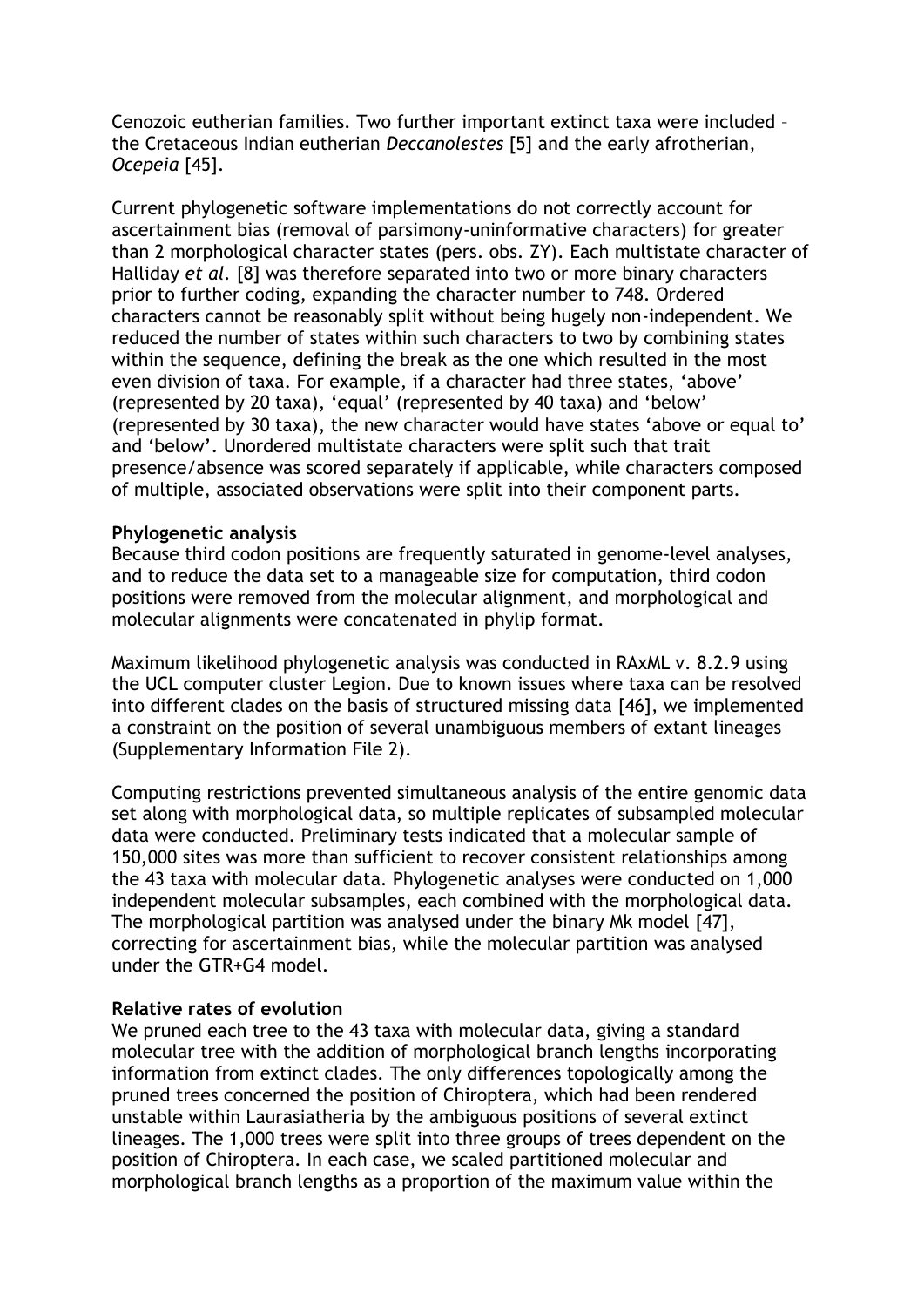tree, and calculated ratios between the morphological and molecular branch lengths.

## **Rates of evolution through time**

To place the relative rates in a macroevolutionary context, we used four previously published time trees of mammalian relationships derived from three different dating methods: a stochastic fossil occurrence model [10], and three analyses of molecular data using varied methods [12, 13, 15]. In each case, we pruned the trees down to the same branches, and calculated rates of evolution, and the ratios between them, during each time bin.

# RESULTS/DISCUSSION

# *Branch length ratios on the tree*

Uncertain placement of several extinct clades, particularly of enigmatic Paleocene taxa, has been noted in several previous analyses [8, 48, 49], and was not improved here. The morphological data continue to include only weak phylogenetic information about many groups, so that RAxML analysis of morphological data alone, constrained to the comparatively well-supported molecular tree, produces many nearly equally good best trees. The maximum likelihood trees in the analysis of the morphological and subsampled molecular data therefore vary substantially across the 1,000 replicates (Figure 3). Regardless of this, the estimated rates of evolution in both partitions, and the calculated ratios between partitions, do not substantially change; our results are robust to the topological uncertainty in the data set. On an extant-only analysis, the sample size of 150,000 base pairs was sufficient to consistently reconstruct the phylogeny. This consistency in relationships makes comparison between branches possible. Although there are substantial differences in the order of divergence of extinct lineages from the internal branches leading to extant clades, these differences do not extend to the overall pattern of morphological:molecular length ratios.

Those morphological:molecular ratios on branches leading to Placentalia, Boreoeutheria, Laurasiatheria, Scrotifera, and Euarchontoglires are all exceptionally small (Fig. 1); very little morphological evolution is predicted to have occurred on those lineages relative to the amount of molecular evolution. By contrast, the branches leading to Atlantogenata, Euarchonta, Glires, Carnivora, Chiroptera, and to the rest of Scrotifera (as well as those leading to the great apes and haplorhines) are longer than would be expected (Fig. 1), suggesting relatively high rates of morphological evolution relative to molecular changes. Some of the larger ratios are explicable by known patterns of variation in molecular rates of evolution; slower molecular rates in apes, especially humans, have been documented [50]. This reduction in molecular evolution would, all else being equal, lead to a higher ratio of morphological:molecular evolution. Absolute values of molecular and morphological branch lengths suggest that the high morphological:molecular ratio for Xenarthra is here primarily due to exceptionally low values of molecular evolution, a phenomenon already observed to a lesser extent in this clade [50]. Absolute morphological branch length for Xenarthra is comparable to, for instance, that leading to Glires, and smaller than many other branch lengths. However, the molecular branch length is among the shortest. If molecular rates better reflect durations of branches, this implies a large increase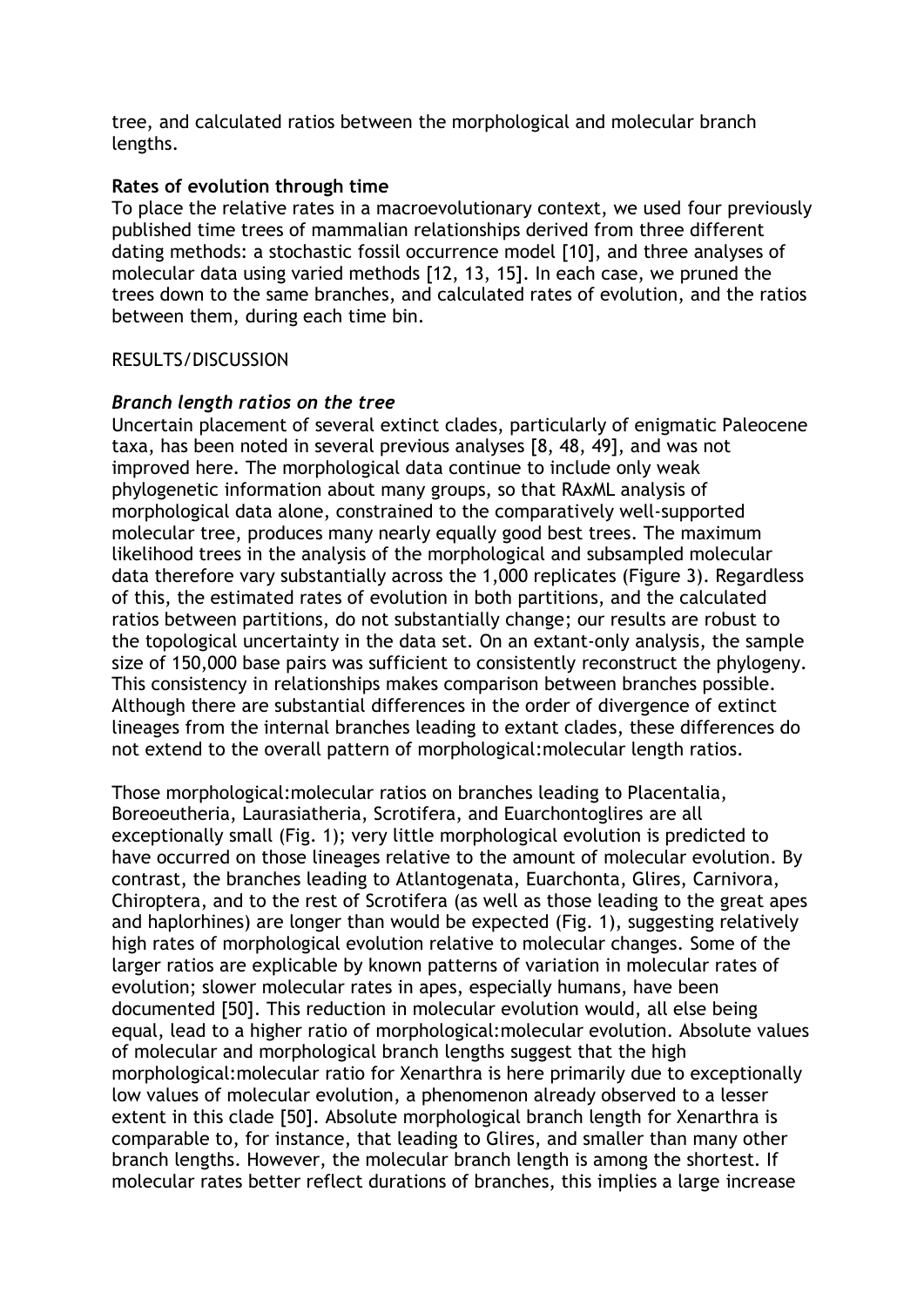in morphological rate in a short period of time. One possible explanation is the preponderance of dental characters, which are highly simplified or lost in xenarthran dentition [51, 52].

It has frequently been observed [e.g. 53] that estimated molecular branch lengths between outgroup and ingroup taxa are shorter than expected. That pattern is seen here in the molecular branch lengths (Figure 1B, C). In morphological data, few consistent patterns have been observed [54, 55]. Given that the known bias would give a smaller denominator, our expected results would be that the morphological:molecular rate would be biased to be *higher*. As we observe the reverse, we can be confident that there were indeed relatively low rates of morphological evolution relative to molecular rates in the early placental lineages.

# *Branch length ratios through time*

Comparing these ratios to previously dated timetrees, interesting patterns emerge (Figure 2). Using timetrees derived from the stochastic cal3 method [10], which incorporates fossil occurrence times in estimating rates of speciation, extinction, and sampling [56], those early branches with especially low morphological:molecular ratios are entirely within the Cretaceous. The branches that cross the end-Cretaceous mass extinction lead to Atlantogenata as well as Euarchontoglires, and, depending on the reconstruction, certain divisions within Laurasiatheria. These broadly match those internal branches that here consistently have higher relative rates of morphological evolution. A similar result is true of the geomolecular timetree [15], except that Atlantogenata diverges earlier.

In the Bayesian phylogenomic timetree [12], more deeply-nested branches cross the K/Pg boundary. Those lead to Paenungulata and Afroinsectiphilia within Afrotheria, to Cingulata and Pilosa within Xenarthra, to Eulipotyphla, Artiodactyla, Ferae, Perissodactyla, and Chiroptera within Laurasiatheria, and to Lagomorpha, Rodentia, Strepsirrhini and Haplorrhini, Dermoptera, and Scandentia within Euarchontoglires. The margin of error for Marsupialia also intersects with the K/Pg boundary. In this case, the branches with high rates within Laurasiatheria are also associated with the end-Cretaceous mass extinction, but those within Euarchontoglires and Atlantogenata predate the extinction event.

The timetree of Meredith *et al.* [13] shows a similar pattern. Much of the interordinal diversification is reconstructed as having occurred in the Cretaceous, with divisions occurring in Afrotheria, Afrosoricida, Eulipotyphla, Chiroptera, Primates, and Rodentia prior to the end-Cretaceous mass extinction. Again, those branches leading to Laurasiatherian orders largely intersect with the K/Pg boundary and have high morphological:molecular rates of evolution, while the high rates on branches leading to Atlantogenata, Euarchonta, and Glires are recovered in the Late Cretaceous.

#### **Discussion**

The implications of this structured pattern of morphological and molecular evolutionary rates are wide-reaching. Irrespective of the correct dates of the early placental nodes, the estimated amount of morphological change per fixation in the early divergences of placental mammals was very low. As the initial diversification of placental mammals did not include a substantial shift in rates of morphological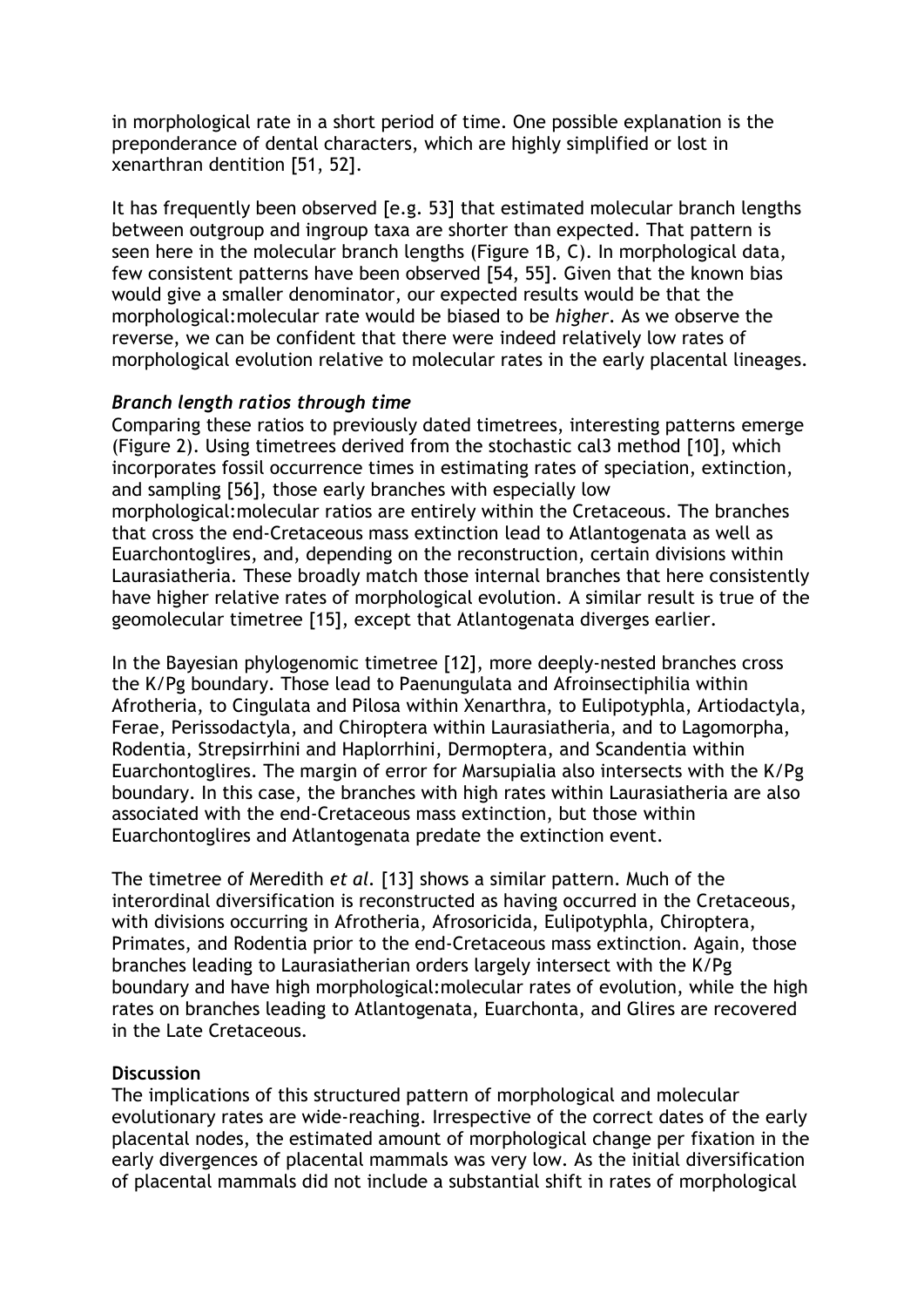change, the idea that an intrinsic 'key innovation' permitted adaptive radiation is implicitly refuted.

The independent jump to high rates of morphological evolution per mutation in multiple lineages (Fig. 1) strongly suggests that some external factor was the common cause behind placental diversification. Although recent attempts to date the phylogeny of placental mammals have been sensitive to priors, methods, and data, the most recent examples of phylogenomic, molecular clock, and fossil occurrence-based methods all predict that the origins of the Laurasiatherian orders and of the superorders were close to the end-Cretaceous mass extinction, often with error bars encompassing that event [12, 13, 15, 57]. The end-Cretaceous mass extinction remains the most plausible candidate for that extrinsic cause, and, given the variation in rate required for a hard explosive model of placental mammal evolution to be viable [58], is not unlikely.

If placental morphological evolution increased relative to molecular evolution, this might explain aspects of the conflict between molecular and fossil-based estimates of the origin of Placentalia and its orders. If little morphological change occurred during the initial diversification of Placentalia, it follows that early placentals should be difficult to distinguish from stem eutherians. Indeed, this should also be true of early scrotiferans, eulipotyphlans, and euarchontoglires. If these three were morphologically very similar to one another and to late stem eutherians, the lack of definitive crown placental mammals in the Cretaceous is plausibly explained by a lack of characters by which to distinguish them. We might have already found Cretaceous crown placental mammals without being able to unambiguously identify them – leptictids, *Protungulatum*, and several 'cimolestids' are commonly reconstructed as close relatives of the crown group [8, 59], and are part of the same region of anatomical morphospace [60]. All survived into the Palaeogene and are certainly part of the story of eutherian diversification. We have already demonstrated changes in absolute rates of morphological evolution associated with this time period rather than with any particular clade [10], and that pattern is also seen here with relative rates of evolution. The origin of placental mammals cannot be directly associated with rapid morphological change, in absolute or relative terms, and the burst of morphological diversification observed in the fossil record is best associated with the ordinal-level diversification within Boreoeutheria, and at the level of superorder in Atlantogenata.

We know independently from palaeontological and molecular studies that the origin of Placentalia was almost certainly in the Late Cretaceous. On the basis of our results and previous dating from the fossil record [1], we favour the hypothesis that a changing balance between intraspecific selection pressure and interspecies competition caused the adaptive radiation of placental mammals. During the Late Cretaceous, speciation generated four major placental lineages – the ancestors of Atlantogenata, Euarchontoglires, Eulipotyphla, and Scrotifera. Until the end-Cretaceous mass extinction, rates of morphological evolution were low. The extinction of 75% of terrestrial life, including a disproportionate number of largebodied organisms [e.g. 61] reduced niche occupancy, and hence interspecific competition and associated selection pressures [62, 63]. In the extinction's aftermath, release of ecological constraints and higher niche availability allowed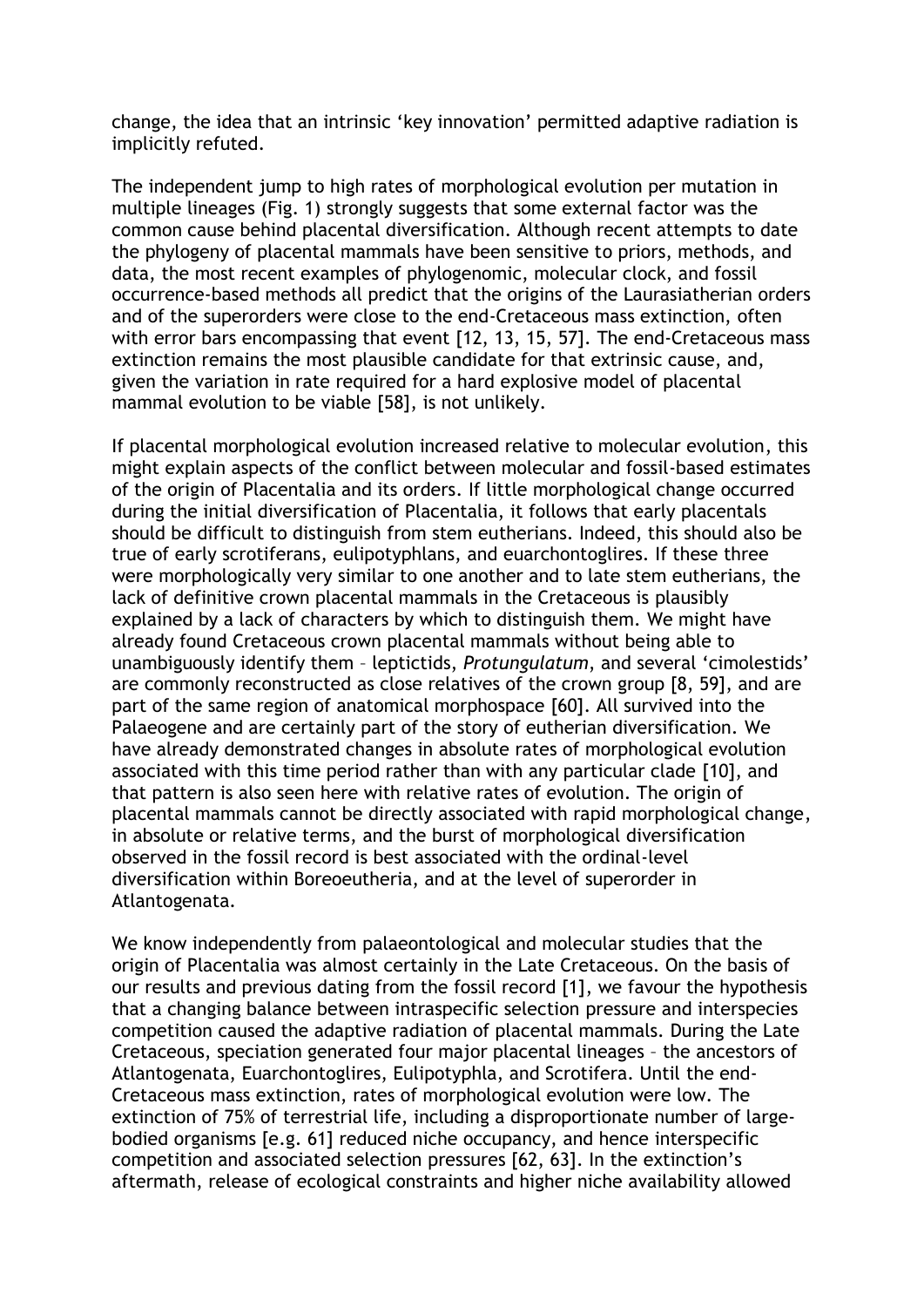morphological diversification of these four lineages. With more avenues in the adaptive landscape through which to evolve (as a result of empty niches), the phenotypic result of any given mutation would be more likely to be beneficial *in some direction* (that is, into an empty niche), leading to an increased proportion of mutations likely to be driven to fixation by selection pressures.

Each lineage crossing the K-Pg boundary evolved and speciated rapidly, with eutherians, like metatherians, quickly exploring ecomorphospace [60, 64]. Scrotifera diversified particularly quickly, resulting in the complex patterns of relationships associated with incomplete lineage sorting within the clade [25, 65]. This scenario is identical in many respects to the 'soft explosive' model of Phillips [15] except for the timing of the divergence of Xenarthra and Afrotheria.

# **Possible confounding factors**

Branch lengths are contingent on both the fitted data and the model of evolution that guides that process. In ensuring that all morphological traits were binary, we avoided conflict between the limitations of currently implemented models and the nature of the - in particular morphological – data. While altering somewhat the composition of the dataset, this different treatment of characters is far from unusual, albeit falling on the 'splitting' end, whereas the matrix from which this analysis derives favoured 'lumping' of characters. Each character remains as logically independent as in the original matrix, with any upweighting of character states due to *de facto* non-independence of characters (no two characters are entirely independent) still satisfying the requirements of coding of morphological data. If characters transformed in this way were to all be synapomorphies of the same clade, it is possible that the morphological branch lengths would be confounded by this treatment, but in our data set this is not the case. Moreover, failing to account for ascertainment bias correctly can result in explosively long branches [47] and is likely to be far worse than any error introduced by any characters with a suboptimal coding format. Missing data in total evidence analyses does appear to be a problem with respect to fossils lacking the entirety of the genomic data [46], but we have heavily sampled morphology for our extant taxa, obviating some of that issue. For reconstruction of molecular branch lengths, this missing partition is not a problem, as fossils only contribute morphological information. Missing data in estimating total morphological rates of evolution is a possible concern; we do not know, for example, whether there was substantial unseen soft tissue evolution in the Cretaceous as our data set does not include soft tissue characters. As such, the results here can conservatively be said to hold true for the subset of identifiable skeleto-dental characters in our data matrix. Biases introduced from differing patterns of evolution within preserved and absent data partitions are important factors that warrant further investigation to add nuance to our interpretations here. Identifying patterns in the evolution of ecologically meaningful genes, such as the recent identification of parallel evolution of chitinase genes near the K-Pg boundary [66] will be particularly fruitful in this regard.

It is clear from our results that morphological to molecular branch length ratios vary substantially across the placental tree (Figure 1A), meaning that morphological and molecular data evolve, as hypothesised, in a decoupled fashion. Concentrating on the branches that constitute the diversification of the extant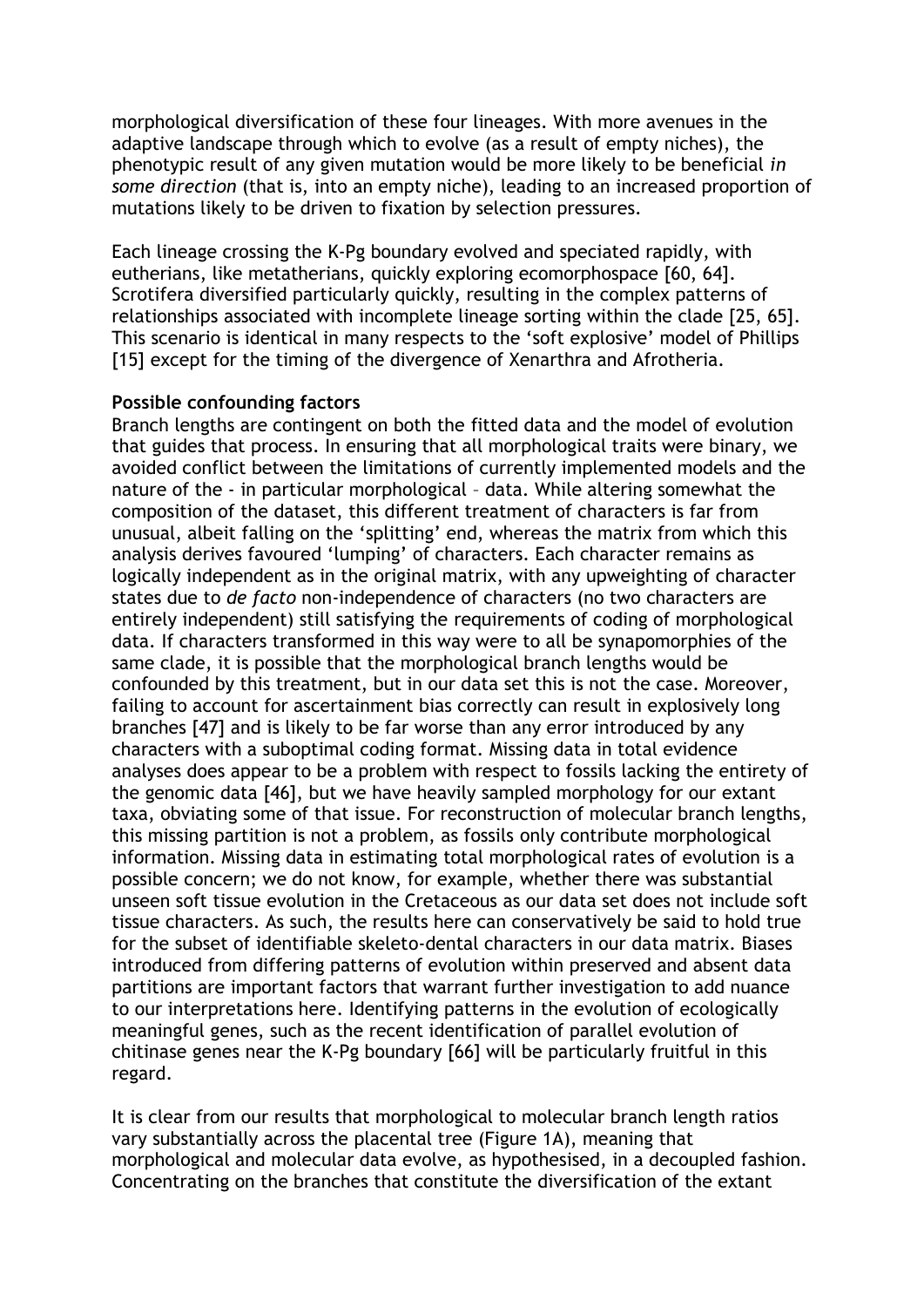orders and those more basal branches, there are consistent patterns over the sample of 1,000 trees as to which branches exhibit especially high or low ratios.

If results from the molecular dating analyses of dos Reis *et al.* [2] or Meredith *et al.* [11] are more accurate than those based on cal3 and comparable methods, the increase in morphological to molecular rate ratio cannot be explained by the end-Cretaceous mass extinction. The fossil record is complete enough in terms of both abundance and quality of fossils [20, 21] such that we should expect to have found Cretaceous placentals if they did exist, although Foote *et al.* [20] note three hypotheses that could explain the discrepancy between their results and postulated missing evolutionary history of eutherian mammals. Their first hypothesises posits that "Cretaceous members of the modern eutherian orders are preserved and described, but they are not recognized because they are so primitive and lack most diagnostic features", with the prediction that "both morphological evolution be largely decoupled from lineage splitting and molecular evolution and that eutherians experienced much lower rates of morphological change through the Cretaceous than during the Cenozoic".

Our previous work [10] demonstrated independence of morphological evolution from lineage splitting and lower rates of morphological change through the Cretaceous than the Cenozoic. Here we demonstrate substantial decoupling of morphological and molecular evolution. Our results suggest that we should expect ordinal diversification to have included substantial morphological divergence, making misidentification of Cretaceous stem members of placental orders as stem eutherians extremely unlikely. However, stem members of placental superorders are more plausibly misidentified as stem eutherians due to low relative and absolute rates of morphological evolution on those branches.

If the issue is in distinguishing between early crown-group placentals and their close stem relatives, the question remains as to why these taxa tend to fall outwith the crown in most cladistic analyses, rather than being ambiguous. Two explanations, neither excluding the other, exist. Firstly, a greater proportion of symplesiomorphies than synapomorphies, as a result of low rates of evolution, and secondly, the phenomenon of stemward slippage [67], which is thought to be a bigger problem in mammals than in other clades [68].

Late Cretaceous mammals, including leptictids and cimolestids, have typically been resolved outwith the crown group [1, 8, 19], but both groups have at some time been allied with crown group orders from comparative anatomy [69, 70] and are among the best candidates for recovered but unidentified Cretaceous placentals. Intriguingy, an undescribed specimen of *Gypsonictops*, a leptictid, has been recovered from the Turonian [71]. Several further taxa are reasonably well supported as members of the crown group, including the purported ungulate *Protungulatum* and the early primate *Purgatorius*, both of which are frequently recovered as stem-group placentals [8].

Structured biases in geographic preservation are still possible, so a short fuse cannot be entirely ruled out solely on the basis of these results, but even under these models of diversification, the discrepancy between the observed and predicted emergence of morphologically derived placental mammals is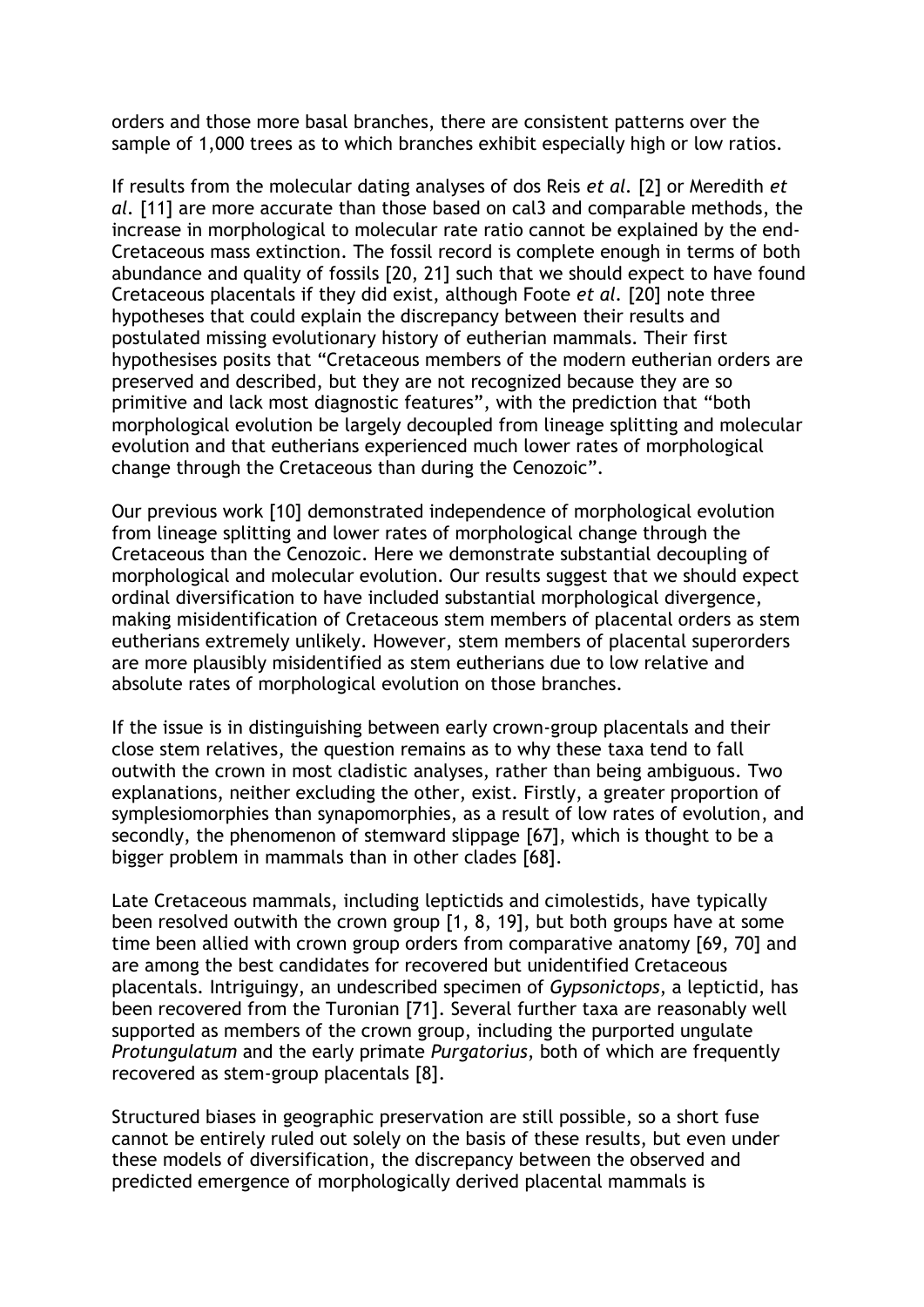substantially reduced when the relationship between morphological and molecular rate is accounted for across the placental phylogeny.

The identification of regions in the tree with higher or lower relative rates of morphological evolution reconciles several aspects of the enduring conflict between fossil and molecular data with respect to the placental radiation. Primarily, it allows discussion of patterns of rate evolution without needing to invoke the more controversial aspects of the timetrees, and demonstrates that conflict between these data sources is expected given their decoupled evolution. When several hypotheses of the timing of placental mammal diversification are invoked, it goes further. It explains why no conclusive crown placental mammal is known from the Cretaceous – palaeontologists might not expect to see much morphological difference between late stem and early crown Placentalia. It allows rapid morphological evolution in the aftermath of the extinction event without requiring concomitant unreasonable increases in mutation rate. In sum, Cretaceous and early Paleocene fossils contain vital information about morphological character evolution that, when taken into account in an appropriate manner, explains much of the controversy surrounding the timing and nature of the diversification of the placental mammals.

# **Data**

All data and scripts used for this paper have been archived at DRYAD. doi:10.5061/dryad.2kp7vr8

# **Author Contributions**

TJDH collected the morphological data; AUT prepared the genomic data; TJDH and HFG conducted the RAxML analysis, and TJDH subsequent analyses; AG, ZY, and TJDH conceived of the project; AG, ZY, and MdR directed and supervised the project.

#### **Acknowledgements**

We thank Judy Galkin and Eileen Westwig (American Museum of Natural History, New York), Guillaume Billet (Musée National d'Histoire Naturelle, Paris), Jack Ashby (Grant Museum, London), and Roberto Portela Miguez (Natural History Museum, London) for access to specimens, and to Mike Lee and three anonymous reviewers for their comments on this manuscript. This work was funded by Leverhulme Grant RPG-2014/364 to AG, ZY, and TJDH.

- 1. Wible, J.R., et al., *The eutherian mammal Maelestes gobiensis from the Late Cretaceous of Mongolia and the phylogeny of Cretaceous Eutheria.* Bulletin of the American Museum of Natural History, 2009. **327**: p. 1-123.
- 2. Luo, Z.-X., et al., *A Jurassic eutherian mammal and divergence of marsupials and placentals.* Nature, 2011. **476**(7361): p. 442-445.
- 3. Krause, D.W., et al., *First cranial remains of a gondwanatherian mammal reveal remarkable mosaicism.* Nature, 2014. **515**(7528): p. 512-+.
- 4. Sweetman, S.C., G. Smith, and D.M. Martill, *Highly derived eutherian mammals from the earliest Cretaceous of southern Britain.* Acta Palaeontologica Polonica, 2017. **62**(4): p. 657- 665.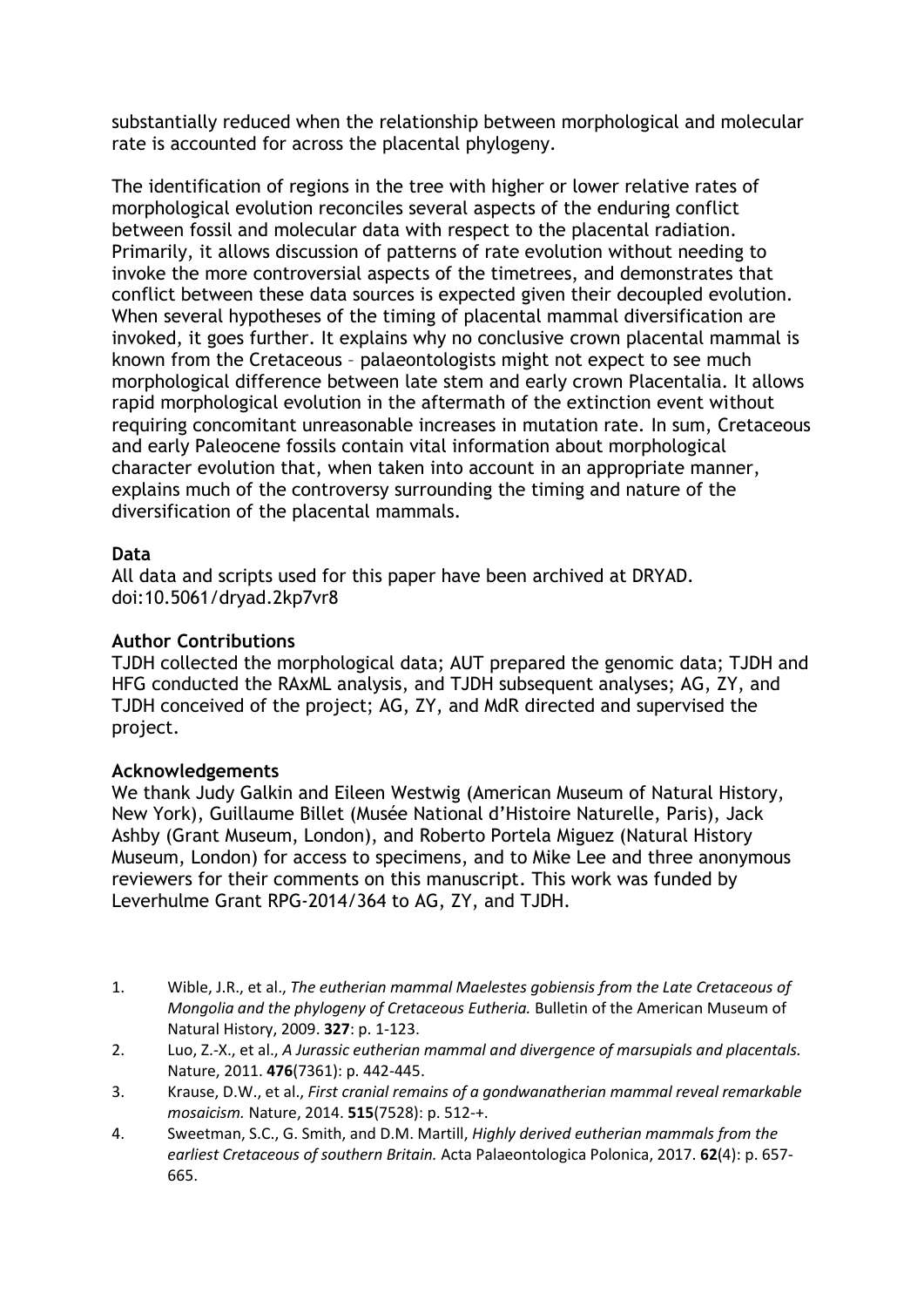- 5. Prasad, G.V.R. and A. Sahni, *First Cretaceous mammal from India.* Nature, 1988. **332**(6165): p. 638-640.
- 6. Archibald, J.D., et al., *Protungulatum, Confirmed Cretaceous Occurrence of an Otherwise Paleocene Eutherian (Placental?) Mammal.* Journal of Mammalian Evolution, 2011. **18**(3): p. 153-161.
- 7. Tabuce, R., et al., *New eutherian mammals from the Late Cretaceous of Aix-en-Provence Basin, south-eastern France.* Zoological Journal of the Linnean Society, 2013. **169**(3): p. 653- 672.
- 8. Halliday, T.J.D., P. Upchurch, and A. Goswami, *Resolving the relationships of Paleocene placental mammals.* Biological Reviews, 2015.
- 9. dos Reis, M., P.C.J. Donoghue, and Z. Yang, *Neither phylogenomic nor palaeontological data support a Palaeogene origin of placental mammals.* Biology Letters, 2014. **10**(1): p. 20131003.
- 10. Halliday, T.J.D., P. Upchurch, and A. Goswami, *Eutherians experienced elevated evolutionary rates in the immediate aftermath of the K-Pg mass extinction*. 2016: Proceedings of the Royal Society B.
- 11. O'Leary, M.A., et al., *The Placental Mammal Ancestor and the Post-K-Pg Radiation of Placentals.* Science, 2013. **339**(6120): p. 662-667.
- 12. dos Reis, M., et al., *Phylogenomic datasets provide both precision and accuracy in estimating the timescale of placental mammal phylogeny.* Proceedings of the Royal Society B, 2012. **279**: p. 3491-3500.
- 13. Meredith, R.W., et al., *Impacts of the Cretaceous Terrestrial Revolution and KPg Extinction on Mammal Diversification.* Science, 2011. **334**(6055): p. 521-524.
- 14. Archibald, J.D. and D.H. Deutschman, *Quantitative analysis of the timing of the origin and diversification of extant placental orders.* Journal of Mammalian Evolution, 2001. **8**(2): p. 107-124.
- 15. Phillips, M.J., *Geomolecular Dating and the Origin of Placental Mammals.* Systematic Biology, 2016. **65**(3): p. 546-557.
- 16. Maas, M.C. and D.W. Krause, *Mammalian turnover and community structure in the Paleocene of North America.* Historical Biology, 1994. **8**(1-4): p. 91-128.
- 17. Smith, T., E. De Bast, and B. Sige, *Euarchontan affinity of Paleocene Afro-European adapisoriculid mammals and their origin in the late Cretaceous Deccan Traps of India.* Naturwissenschaften, 2010. **97**(4): p. 417-422.
- 18. Hunter, J.P. and C.M. Janis, *Spiny Norman in the Garden of Eden? Dispersal and early biogeography of placentalia.* Journal of Mammalian Evolution, 2006. **13**(2): p. 89-123.
- 19. Goswami, A., et al., *A radiation of arboreal basal eutherian mammals beginning in the Late Cretaceous of India.* Proceedings of the National Academy of Sciences of the United States of America, 2011. **108**(39): p. 16333-16338.
- 20. Foote, M., et al., *Evolutionary and preservational constraints on origins of biologic groups: Divergence times of eutherian mammals.* Science, 1999. **283**(5406): p. 1310-1314.
- 21. Davies, T.W., et al., *Completeness of the eutherian mammal fossil record and implications for reconstructing mammal evolution through the Cretaceous/Paleogene mass extinction.* Paleobiology, 2017.
- 22. Kidwell, S.M., *Major Biases in the Fossil Record*, in *Paleobiology II*, D.E.G. Briggs and P.R. Crowther, Editors. 2001.
- 23. Foley, N.M., M.S. Springer, and E.C. Teeling, *Mammal madness: is the mammal tree of life not yet resolved?* Philosophical Transactions of the Royal Society B-Biological Sciences, 2016. **371**(1699).
- 24. Morgan, C.C., et al., *Heterogeneous Models Place the Root of the Placental Mammal Phylogeny.* Molecular Biology and Evolution, 2013. **30**(9): p. 2145-2156.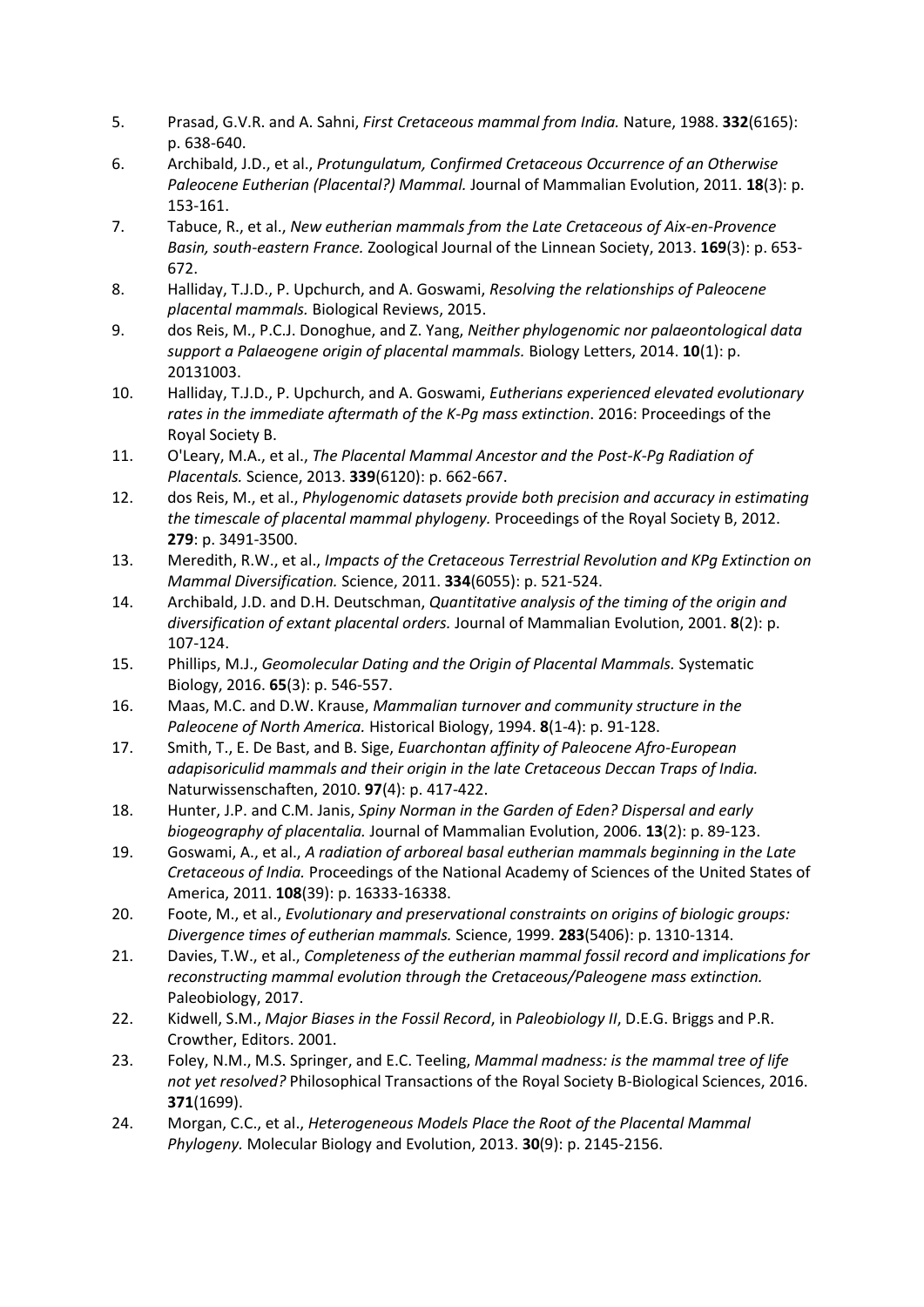- 25. Hu, J., Y. Zhang, and L. Yu, *Summary of Laurasiatheria (Mammalia) Phylogeny.* Zoological Research, 2012. **33**(6, Sp. Iss. SI): p. E65-E74.
- 26. Hallstrom, B.M. and A. Janke, *Mammalian Evolution May not Be Strictly Bifurcating.* Molecular Biology and Evolution, 2010. **27**(12): p. 2804-2816.
- 27. Nishihara, H., S. Maruyama, and N. Okada, *Retroposon analysis and recent geological data suggest near-simultaneous divergence of the three superorders of mammals.* Proceedings of the National Academy of Sciences of the United States of America, 2009. **106**(13): p. 5235- 5240.
- 28. Kimura, M., *The neutral theory of molecular evolution*. 1983, Cambridge, UK: Cambridge University Press.
- 29. Bromham, L., et al., *Testing the relationship between morphological and molecular rates of change along phylogenies.* Evolution, 2002. **56**(10): p. 1921-1930.
- 30. Rocha-Olivares, A., J.W. Fleeger, and D.W. Foltz, *Decoupling of molecular and morphological evolution in deep lineages of a meiobenthic harpacticoid copepod.* Molecular Biology and Evolution, 2001. **18**(6): p. 1088-1102.
- 31. Lynch, M., *THE RATE OF MORPHOLOGICAL EVOLUTION IN MAMMALS FROM THE STANDPOINT OF THE NEUTRAL EXPECTATION.* American Naturalist, 1990. **136**(6): p. 727-741.
- 32. Slater, G.J., L.J. Harmon, and M.E. Alfaro, *Integrating fossils with molecular phylogenies improves inference of trait evolution.* Evolution, 2012. **66**(12): p. 3931-3944.
- 33. Ramirez-Barahona, S., J. Barrera-Redondo, and L.E. Eguiarte, *Rates of ecological divergence and body size evolution are correlated with species diversification in scaly tree ferns.* Proceedings of the Royal Society B-Biological Sciences, 2016. **283**(1834): p. 8.
- 34. Rabosky, D.L. and D.C. Adams, *RATES OF MORPHOLOGICAL EVOLUTION ARE CORRELATED WITH SPECIES RICHNESS IN SALAMANDERS.* Evolution, 2012. **66**(6): p. 1807-1818.
- 35. Kearney, M. and J.M. Clark, *Problems due to missing data in phylogenetic analyses including fossils: A critical review.* Journal of Vertebrate Paleontology, 2003. **23**(2): p. 263-274.
- 36. Wiens, J.J., *Missing data, incomplete taxa, and phylogenetic accuracy.* Systematic Biology, 2003. **52**(4): p. 528-538.
- 37. Raj Pant, S., A. Goswami, and J.A. Finarelli, *Complex body size trends in the evolution of sloths (Xenarthra: Pilosa).* BMC Evolutionary Biology, 2014. **14**(184).
- 38. Kinsella, R.J., et al., *Ensembl BioMarts: a hub for data retrieval across taxonomic space.* Database-the Journal of Biological Databases and Curation, 2011.
- 39. Herrero, J., et al., *Ensembl comparative genomics resources (vol 2016, bav096, 2016).* Database-the Journal of Biological Databases and Curation, 2016.
- 40. Loytynoja, A. and N. Goldman, *Phylogeny-aware gap placement prevents errors in sequence alignment and evolutionary analysis.* Science, 2008. **320**(5883): p. 1632-1635.
- 41. Suyama, M., D. Torrents, and P. Bork, *PAL2NAL: robust conversion of protein sequence alignments into the corresponding codon alignments.* Nucleic Acids Research, 2006. **34**: p. W609-W612.
- 42. Stamatakis, A., *RAxML version 8: a tool for phylogenetic analysis and post-analysis of large phylogenies.* Bioinformatics, 2014. **30**(9): p. 1312-1313.
- 43. Springer, M.S. and J. Gatesy, *On the importance of homology in the age of phylogenomics.* Systematics and Biodiversity, 2018. **16**(3): p. 210-228.
- 44. Springer, M.S. and J. Gatesy, *Delimiting Coalescence Genes (C-Genes) in Phylogenomic Data Sets.* Genes, 2018. **9**(123): p. 1-19.
- 45. Gheerbrant, E., et al., *Ocepeia (Middle Paleocene of Morocco): The Oldest Skull of an Afrotherian Mammal.* PLoS One, 2014. **9**(2).
- 46. Guillerme, T. and N. Cooper, *Effects of missing data on topological inference using a Total Evidence approach.* Molecular Phylogenetics and Evolution, 2016. **94**: p. 146-158.
- 47. Lewis, P.O., *A likelihood approach to estimating phylogeny from discrete morphological character data.* Systematic Biology, 2001. **50**(6): p. 913-925.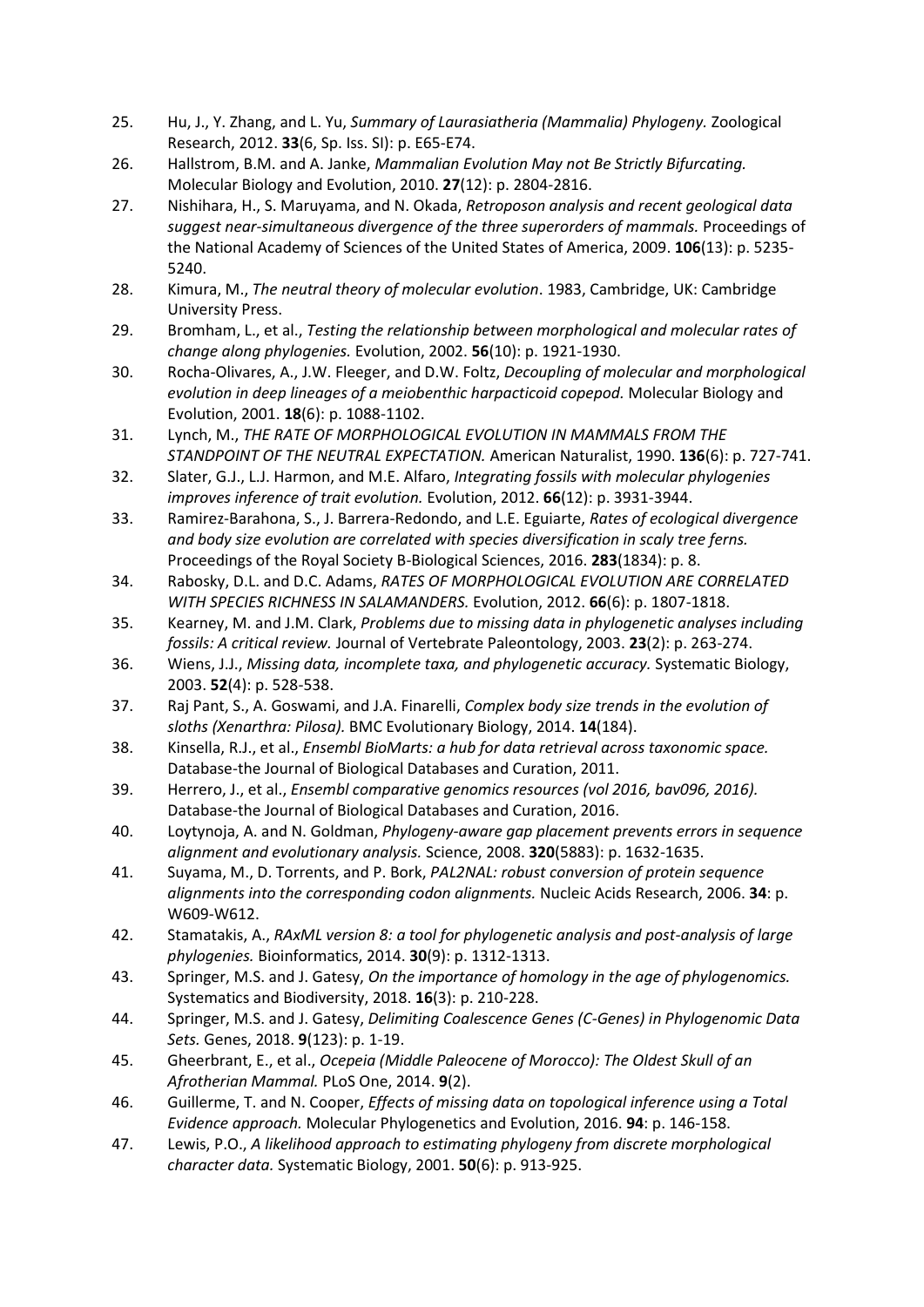- 48. Seiffert, E.R., *A new estimate of afrotherian phylogeny based on simultaneous analysis of genomic, morphological, and fossil evidence.* Bmc Evolutionary Biology, 2007. **7**.
- 49. De Bast, E. and T. Smith, *Reassessment of the small arctocyonid Prolatidens waudruae from the Early Paleocene of Belgium, and its phylogenetic relationships with ungulate-like mammals.* Journal of Vertebrate Paleontology, 2013. **33**(4): p. 964-976.
- 50. Bininda-Emonds, O.R.P., *Fast Genes and Slow Clades: Comparative Rates of Molecular Evolution in Mammals.* Evolutionary Bioinformatics, 2007. **3**: p. 59-85.
- 51. Ciancio, M.R., E.C. Vieytes, and A.A. Carlini, *When xenarthrans had enamel: insights on the evolution of their hypsodonty and paleontological support for independent evolution in armadillos.* Naturwissenschaften, 2014. **101**(9): p. 715-725.
- 52. Vizcaino, S.F., *The teeth of the "toothless": novelties and key innovations in the evolution of xenarthrans (Mammalia, Xenarthra).* Paleobiology, 2009. **35**(3): p. 343-366.
- 53. Cao, Y., et al., *Interordinal relationships and timescale of eutherian evolution as inferred from mitochondrial genome data.* Gene, 2000. **259**(1-2): p. 149-158.
- 54. Wang, M. and G.T. Lloyd, *Rates of morphological evolution are heterogeneous in Early Cretaceous birds.* Proceedings of the Royal Society B-Biological Sciences, 2016. **283**(1828).
- 55. Slater, G.J., *Not-so-early bursts and the dynamic nature of morphological diversification.* Proceedings of the National Academy of Sciences of the United States of America, 2015. **112**(12): p. 3595-3596.
- 56. Bapst, D.W., *A stochastic rate-calibrated method for time-scaling phylogenies of fossil taxa.* Methods in Ecology and Evolution, 2013. **4**(8): p. 724-733.
- 57. Liu, L., et al., *Genomic evidence reveals a radiation of placental mammals uninterrupted by the KPg boundary.* Proceedings of the National Academy of Sciences of the United States of America, 2017. **114**(35): p. E7282-E7290.
- 58. Beck, R.M.D. and M.S.Y. Lee, *Ancient dates or accelerated rates? Morphological clocks and the antiquity of placental mammals.* Proceedings. Biological sciences / The Royal Society, 2014. **281**(1793).
- 59. Wible, J.R., et al., *Cretaceous eutherians and Laurasian origin for placental mammals near the K/T boundary.* Nature, 2007. **447**(7147): p. 1003-1006.
- 60. Halliday, T.J.D. and A. Goswami, *Eutherian morphological disparity across the end-Cretaceous mass extinction.* Biological Journal of the Linnean Society, 2016. **118**: p. 152-168.
- 61. Longrich, N.R., B.-A.S. Bhullar, and J.A. Gauthier, *Mass extinction of lizards and snakes at the Cretaceous-Paleogene boundary.* Proceedings of the National Academy of Sciences of the United States of America, 2012. **109**(52): p. 21396-21401.
- 62. Hull, P., *Life in the Aftermath of Mass Extinctions.* Current Biology, 2015. **25**(19): p. R941- R952.
- 63. Condamine, F.L., J. Rolland, and H. Morlon, *Macroevolutionary perspectives to environmental change.* Ecology Letters, 2013. **16**: p. 72-85.
- 64. Grossnickle, D.M. and E. Newham, *Therian mammals experience an ecomorphological radiation during the Late Cretaceous and selective extinction at the K-Pg boundary.* Proceedings of the Royal Society B-Biological Sciences, 2016. **283**(1832).
- 65. Doronina, L., et al., *Speciation network in Laurasiatheria: retrophylogenomic signals.* Genome Research, 2017. **27**(6): p. 997-1003.
- 66. Emerling, C.A., F. Delsuc, and M.W. Nachman, *Chitinase genes (CHIAs) provide genomic footprints of a post-Cretaceous dietary radiation in placental mammals.* Science Advances, 2018. **4**(5).
- 67. Sansom, R.S. and M.A. Wills, *Fossilization causes organisms to appear erroneously primitive by distorting evolutionary trees.* Scientific Reports, 2013. **3**.
- 68. Sansom, R.S. and M.A. Wills, *Differences between hard and soft phylogenetic data.* Proceedings of the Royal Society B-Biological Sciences, 2017. **284**(1869).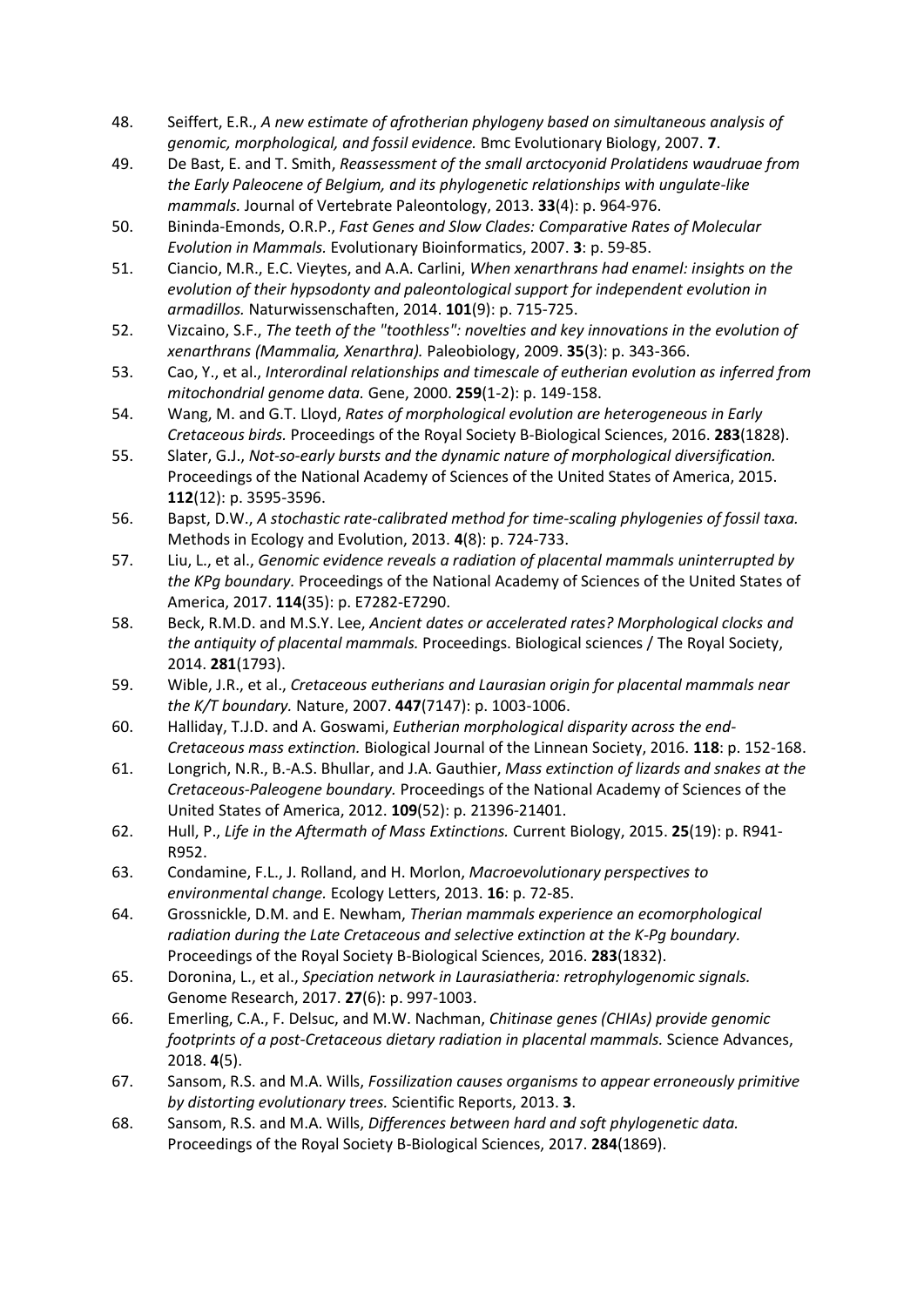- 69. Archibald, J.D., A.O. Averianov, and E.G. Ekdale, *Late Cretaceous relatives of rabbits, rodents, and other extant eutherian mammals.* Nature, 2001. **414**(6859): p. 62-65.
- 70. Hunt, R.M. and R.H. Tedford, *PHYLOGENETIC-RELATIONSHIPS WITHIN THE AELUROID CARNIVORA AND IMPLICATIONS OF THEIR TEMPORAL AND GEOGRAPHIC-DISTRIBUTION.* Mammal Phylogeny : Placentals, 1993: p. 53-73.
- 71. Cohen, J.E. and R.L. Cifelli, *The first eutherian mammals from the Early Late Cretaceous of North America*, in *75th Society of Vertebrate Paleontology Annual Meeting*. 2015, Society of Vertebrate Paleontology: Dallas, Texas, USA. p. 108.
- 72. Salichos, L., A. Stamatakis, and A. Rokas, *Novel Information Theory-Based Measures for Quantifying Incongruence among Phylogenetic Trees.* Molecular Biology and Evolution, 2014. **31**(5): p. 1261-1271.

# FIGURE LEGENDS

Figure 1: The phylogeny of extant placentals. A – Topology of extant placentals indicating branches with high (red) or low (blue) ratios of morphological:molecular evolution. Node numbers indicate clades, as follows: 1 – Placentalia, 2 – Atlantogenata, 3 – Boreoeutheria, 4 – Xenarthra, 5 – Afrotheria, 6 – Laurasiatheria, 7 – Euarchontoglires, 8 – Eulipotyphla, 9 – Scrotifera, 10 – Chiroptera, 11 – Artiodactyla, 12 – Pegasoferae, 13 – Perissodactyla, 14 – Carnivora, 15 – Glires, 16 – Lagomorpha, 17 – Rodentia, 18 – Euarchonta, 19 – Scandentia, 20 - Primates. B – Averaged molecular partition branch lengths. C – Averaged morphological partition branch lengths.

Figure 2: Rates of morphological and molecular evolution through time. A - Relative rate of morphological and molecular evolution through time according to four major dating hypotheses for placental mammal nodes, as follows: (i) Halliday and Goswami 2016, derived from a stochastic model and fossil occurrence data [10], (ii) Phillips 2016, derived from molecular data and incorporating strong assumptions about fossil calibrations [15], (iii) Meredith *et al.* 2011, a maximum likelihood relaxed clock model [13], and (iv) dos Reis *et al.* 2012, dated using a Bayesian approach and phylogenomic data set [12]. Although molecular-derived dates still imply an increase in morphological evolution prior to the end-Cretaceous mass extinction, the fact that this is not associated with the origin of Placentalia substantially reduces the conflict between the observations from fossil data and molecular-derived dates. Curves are presented excluding Xenarthra, because the exceptionally high rate ratios leading to that node overwhelm the signal from other branches of the phylogeny; versions including Xenarthra are available as SI Figure 1A-D. B – Absolute morphological (dotted line) and molecular (dashed line) rates of evolution through time for the four timetrees. In all but that of Halliday *et al.* 2016 [10], estimated absolute molecular rates undergo few major shifts over time. We note that even in the Halliday *et al.* 2016 timetree, which has the shortest branch durations, molecular rates are not excessively high near the KPg boundary. All molecular-derived trees imply some degree of morphological diversification during the Cretaceous that has not been observed, although the Cretaceous spike in the Phillips [15] tree represents the origin of Xenarthra, expected to have occurred in the undersampled southern continents.

Figure 3: Majority rule consensus tree of all maximum likelihood topologies generated across the 1,000 replicates for 57 extant and 191 extinct therian taxa.